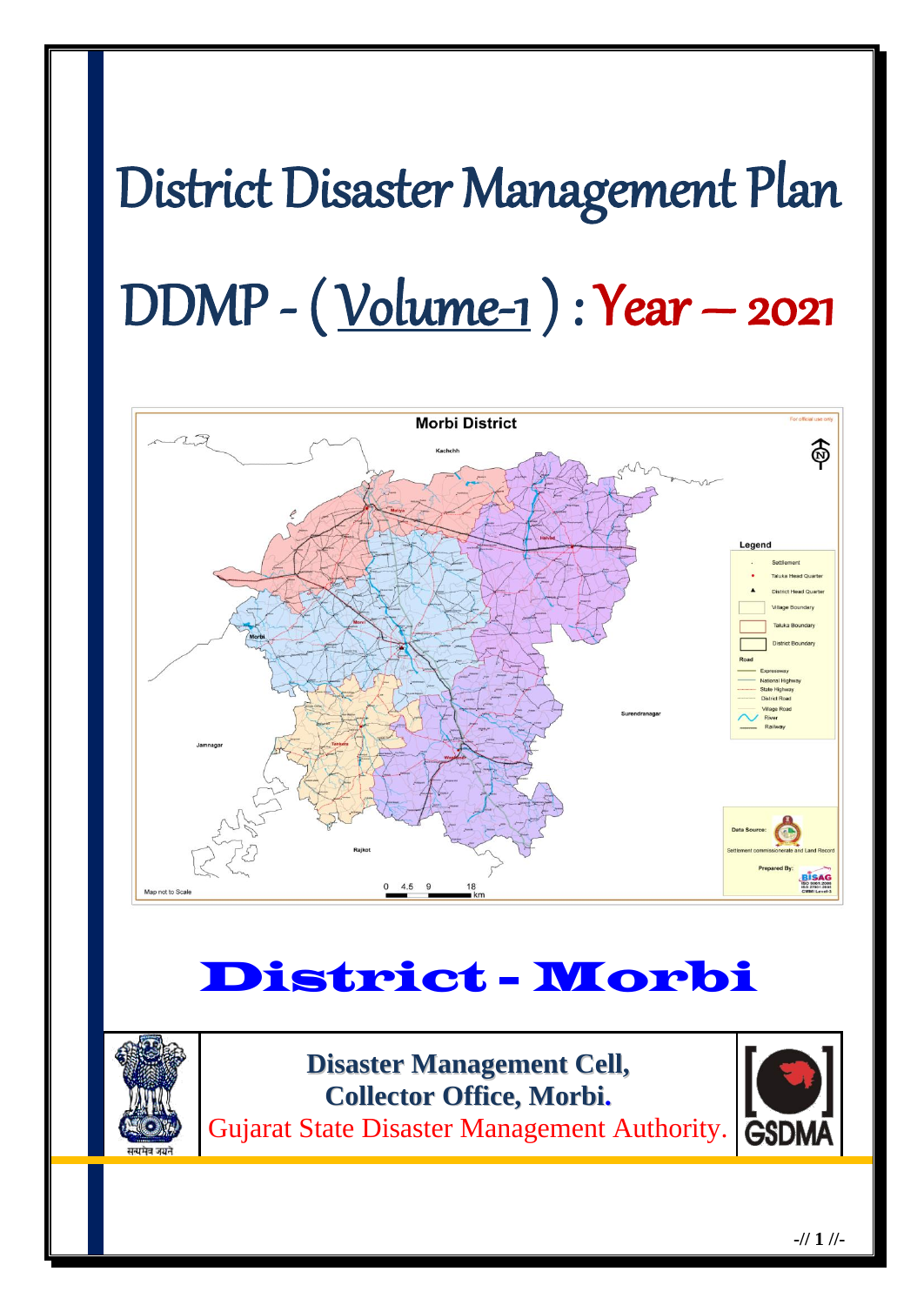## **Index (Volume-1)**

| <b>Section</b> |     | <b>Contents</b>                                                |                |
|----------------|-----|----------------------------------------------------------------|----------------|
| $\mathbf{1}$   |     | <b>Chapter-1 Introduction:</b>                                 | $3 - 5$        |
|                | 1.1 | Aims and Objectives                                            | 3              |
|                | 1.2 | Evolution of the Plan                                          | 3              |
|                | 1.3 | How to use the plan                                            | $\overline{4}$ |
|                | 1.4 | Authority for the plan                                         | 4              |
|                | 1.5 | Stakeholders and their responsibilities                        | 5              |
|                | 1.6 | Approval of the Plan                                           | 5              |
|                | 1.7 | Plan review and updation                                       | 5              |
|                |     |                                                                |                |
| $\overline{2}$ |     | <b>Chapter-2 INCIDENT RESPONSE SYSTEM:</b>                     | $6-$           |
|                | 2.1 | Incident Response System in the State                          | 6              |
|                | 2.2 | Incident Response System in the District                       | 6              |
|                | 2.3 | Activation of IRS in the District                              | $\overline{7}$ |
|                | 2.4 | IRS Organizational Structure: IRT Framework                    | 8              |
|                | 2.5 | <b>IRT Framework - District Level</b>                          | 8              |
|                |     | Incident Response Structure - Morbi District                   | 9              |
|                | 2.6 | Incident Response Group (Task Force)                           | 10             |
|                |     | District Incident Response Group & Composition With Taskforces | 11             |
|                | 2.7 | Major Responsibilities and Duties                              | $12 - 13$      |
|                | 2.8 | Triggering Mechanism for Deployment of IRS                     | 13             |
|                | 2.9 | <b>Incident Action Plan</b>                                    | 14             |
|                |     | Position of IRT at District and Taluka level                   | 14             |
|                |     | Contact Nos of IRT-Morbi                                       | 15             |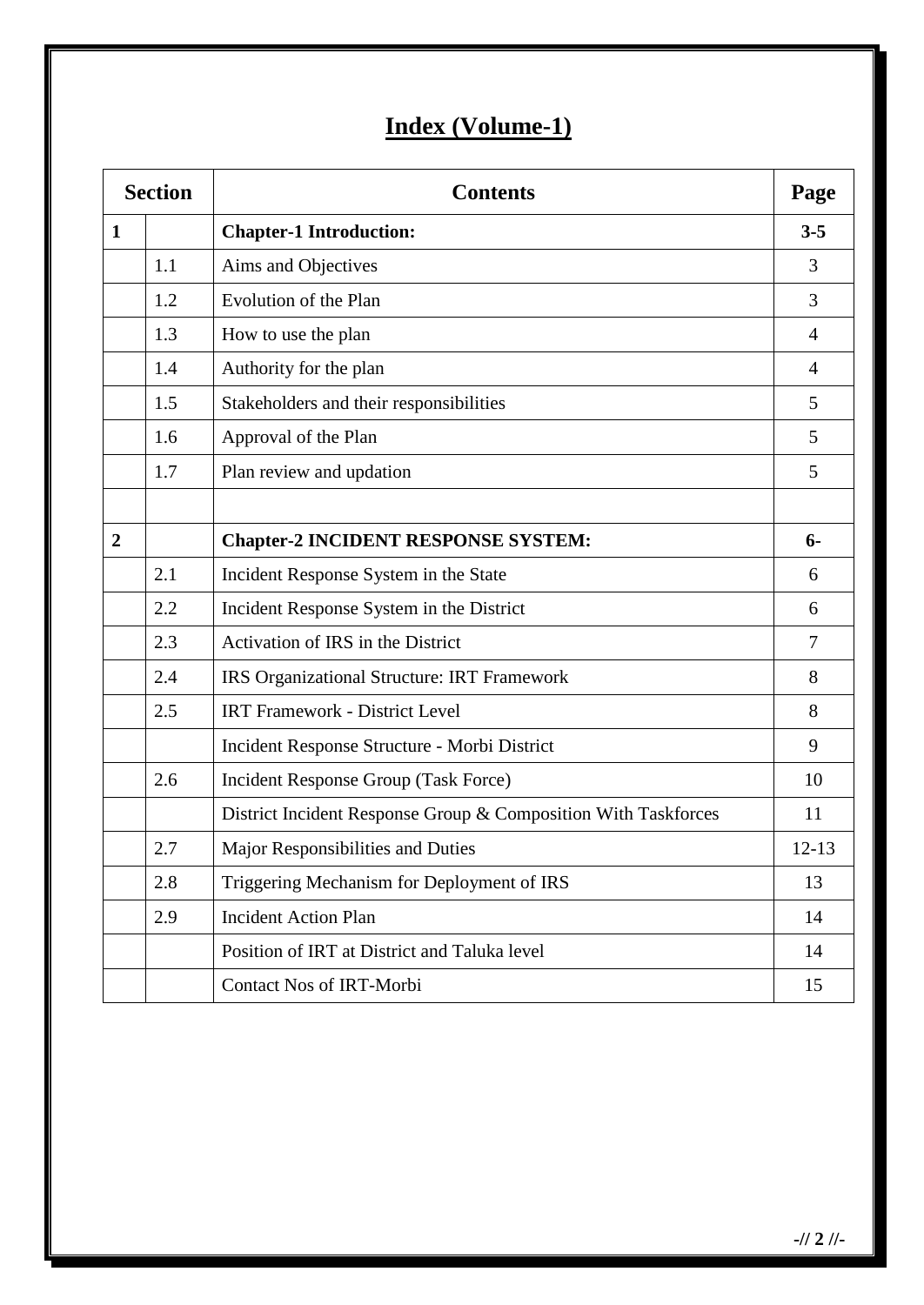#### **Volume-1**



**CHAPTER-1**

#### **Introduction:**

The Government of Gujarat has envisaged the development of a holistic approach designed to manage disasters on a more proactive basis. The approach involves formulating a comprehensive policy on all phases of disaster management, and addresses the entire gamut of disasters arising from natural and manmade causes.

District Administration is primarily responsible for disasters/crisis management including prevention and mitigation. The existing Circulars of State Relief Manual guides the entire process of administration for relief and recovery in the State. These Circulars mainly address post-disaster events and the scope is limited to some of the natural hazards – floods, droughts & earthquake.

The Morbi District is prone to many natural and man-made disasters. Natural disaster vulnerability of the District is presented in the Vulnerability Atlas of Gujarat prepared by GSDMA (Gujarat State Disaster Management Authority). The Atlas covers hazard vulnerability of the District to flood, wind and earthquakes.

#### **1.1 Aims and Objectives**

The aims and objectives of the Plan is to minimize the loss of lives and social, private and community assets because of natural and manmade disasters –

- 1. To assess the risks and vulnerabilities associated with various disasters.
- 2. To develop appropriate disaster prevention and mitigation strategies.
- 3. To provide clarity on roles and responsibilities for all stakeholders concerned with disaster management so that disasters can be managed more effectively.
- 4. To develop and maintain arrangements for accessing resources, equipment, supplies and funding in preparation for disasters that might occur.
- 5. To ensure that arrangements are in place to mobilize the resources and capability for relief, rehabilitation, reconstruction and recovery from disasters.
- 6. To create awareness and preparedness and provide advice and training to the agencies involved in disaster management and to the community.
- 7. To strengthen the capacities of the community and establish to maintain effective systems for responding to disasters.
- 8. To carry out restoration and rehabilitation measures soon after the disaster strikes.

#### **1.2 Evolution of the Plan**

District Administration prepares plan using guidelines  $\&$  ensures that these are constantly reviewed and updated. Morbi District prepared in advance, designate evacuation areas for use in emergencies and defines plans for providing essential services to those areas, when in use.

While preparing a District Disaster Management Plan for Morbi District, the data collected at various levels were collated and on top of that was added with the Line department data. All this is make availabel with the in-house developed IT system 'State Disaster Resource Network [SDRN]. It gives information access to all the officials at Taluka, District and state Secretariat level.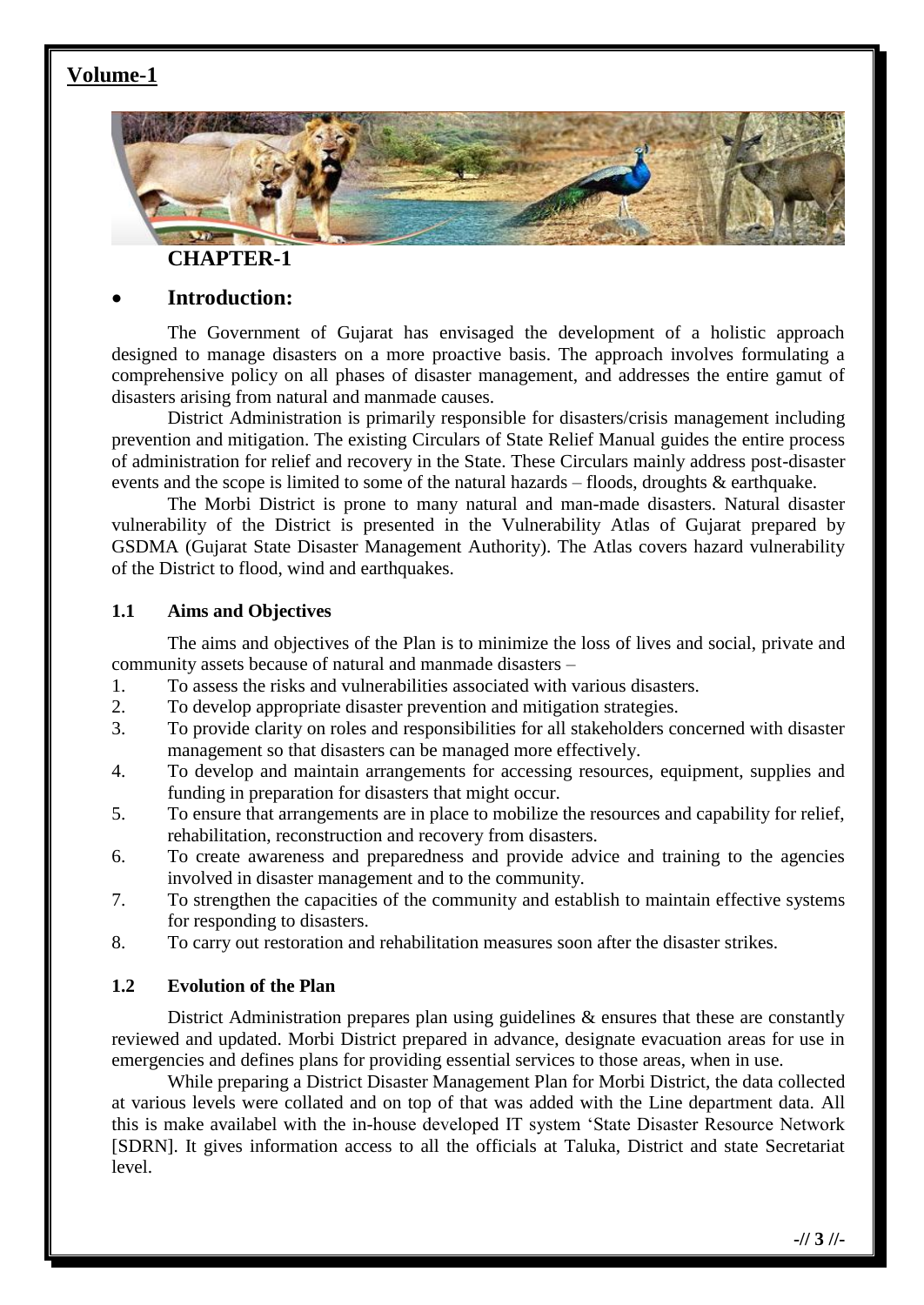#### **1.3 How to use the plan**

The District Disaster Management Plan has included all functions pertaining to disaster prevention, mitigation, preparedness, response, relief, recovery and rehabilitation. This Plan can apply to disaster management administration for all possible hazards that the District is prone to.

For efficient execution of the District Disaster Management Plan, the Plan has organized as per following four stages of the Disaster Cycle. (1) In Non disaster stage: Activities include disaster mitigation, leading to prevention & risk reduction. (2) In Before disaster stage: Activities include preparedness to face likely disasters, dissemination of early warnings. (3) In During disaster stage: Activities include quick response, relief, mobilization of search &rescue, damage assessment. (4) In After disaster stage: Activities include recovery & rehabilitation programs in disaster affected areas.

The District Disaster Management Plan can be utilised but not limited for:

- 1. To integrate disaster risk reduction into sustainable development policies and planning;
- 2. To develop and strengthen institutional mechanisms and capacities to build resilience to hazards;
- 3. To systematically incorporate all international, regional, national and local disaster risk reduction strategies and approaches into the implementation of emergency preparedness, response and recovery.
- 4. To achieve a comprehensive, all hazard, all agencies approach by achieving the right balance of prevention, preparedness, mitigation, response and recovery;
- 5. Prepare communities to ensure that they are fully equipped to anticipate and respond to disaster events.
- 6. To promote a transparent, systematic and consistent approach to disaster risk assessment and management.
- 7. A multi-stakeholder participatory approach including community participation at all levels
- 8. Develop a database and information exchange system at regional level.

#### **1.4 Authority for the plan**

The Gujarat State Disaster Management Act of 2003 authorizes the collector to secure cooperation and assistance from other parties in efforts to avoid or reduce the impact of disasters.

The Collector (Specifically) and Government authorities (generally) are responsible for managing hazards and disasters, which affect a district, with support from GSDMA, the relief commissioner and other public and private parties as, may be needed.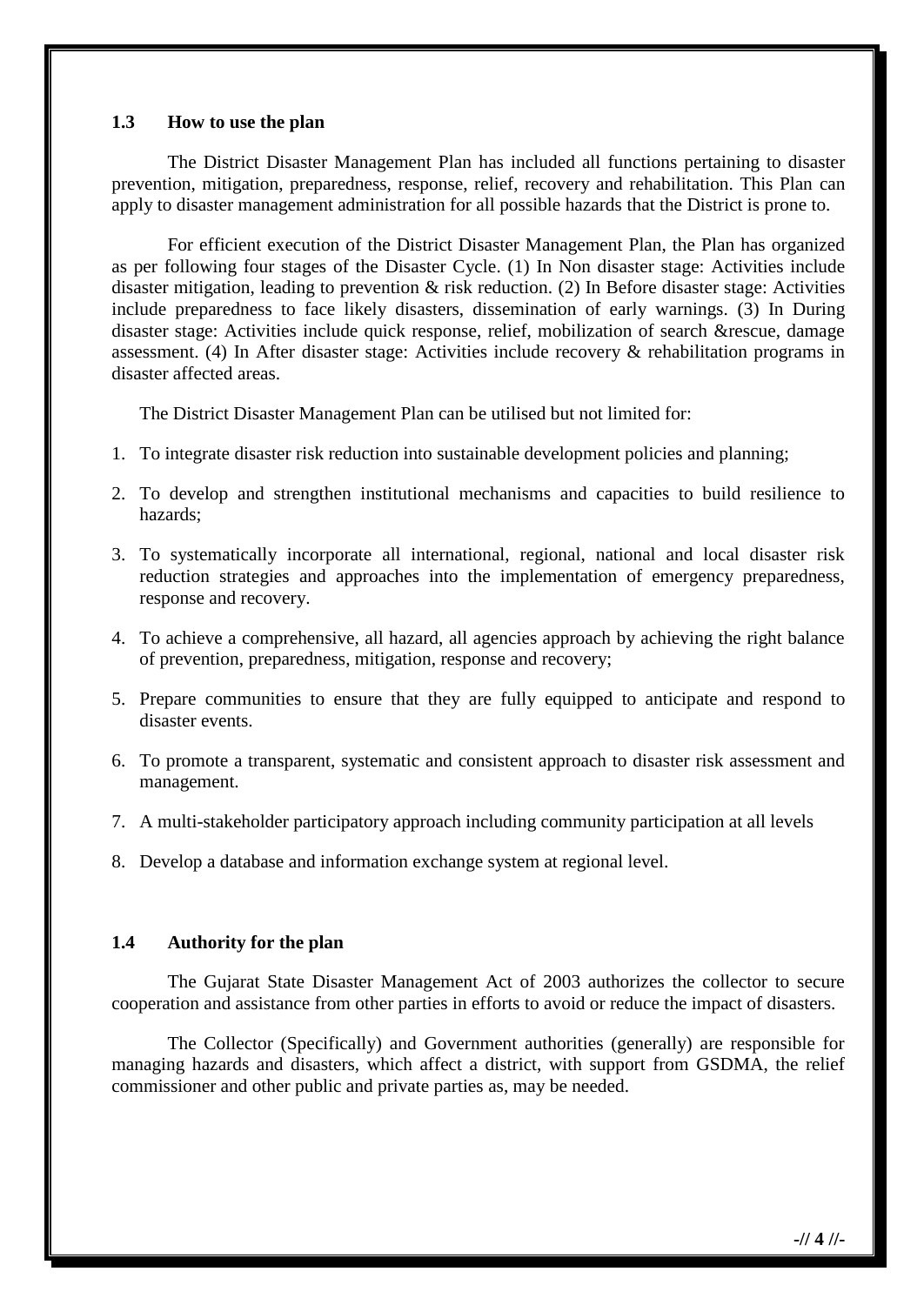#### **1.5 Stakeholders and their responsibilities**

The roles, responsibilities and obligation of the Collector and other Stakeholders are set out in detail in the Act and are considered as part of this plan.

#### **Clause 26 of Chapter X.** (THE GUJARAT STATE DISASTER MANAGEMENT ACT, 2003)

- (1) Each department of the Government in a district shall prepare a disaster management plan for the district and the Collector shall ensure that such plans are integrated into the disaster management plan for the whole of the district.
- (3) A department of the Government shall subject to the supervision of the Collector
	- (a) Prepare a disaster management plan setting out the following, namely :-

(i) The manner in which the concept and principles of disaster management are to be applied in the district;

(ii) Role and responsibilities of the department of Government in terms of the disaster management plan of the State;

(iii) Role and responsibilities of the department of Government regarding emergency relief and post disaster recovery and rehabilitation;

(iv) Capacity of the department of Government to fulfill its roles and responsibilities;

(v) Particulars of disaster management strategies; and

(vi) Contingency strategies and emergency procedures in the event of a disaster, including measures to finance the strategies;

#### **1.6 Approval of the Plan**

The Line Departments and other Stake Holders of Distirct submits a copy of its disaster management plan, and of any amendment thereto to the Collector for Approval of that Plan.

The Collector shall submit a copy of the district disaster management plan, and of any amendment to the State Disaster Managemetn Authority and the Relief Commissioner for Approval of the Plan.

#### **1.7 Plan review and updation**

The Line Departments and other Stake Holders of Distirct should: regularly review and update the Plan and submit a copy of its disaster management plan, and of any amendment thereto to the Collector. The Same Compiled DDMP document should: regularly update and submits updated copy to Disaster Management Authority and State Relief Commissioner for Review.

Normally, The District Disaster Management Plan of District is updated twice in a year for Review and Updation. It is likely to be prepared in Pre-Monsoon phase in month of May and it is updated in Post Monsoon phase likely tobe in month of November every year.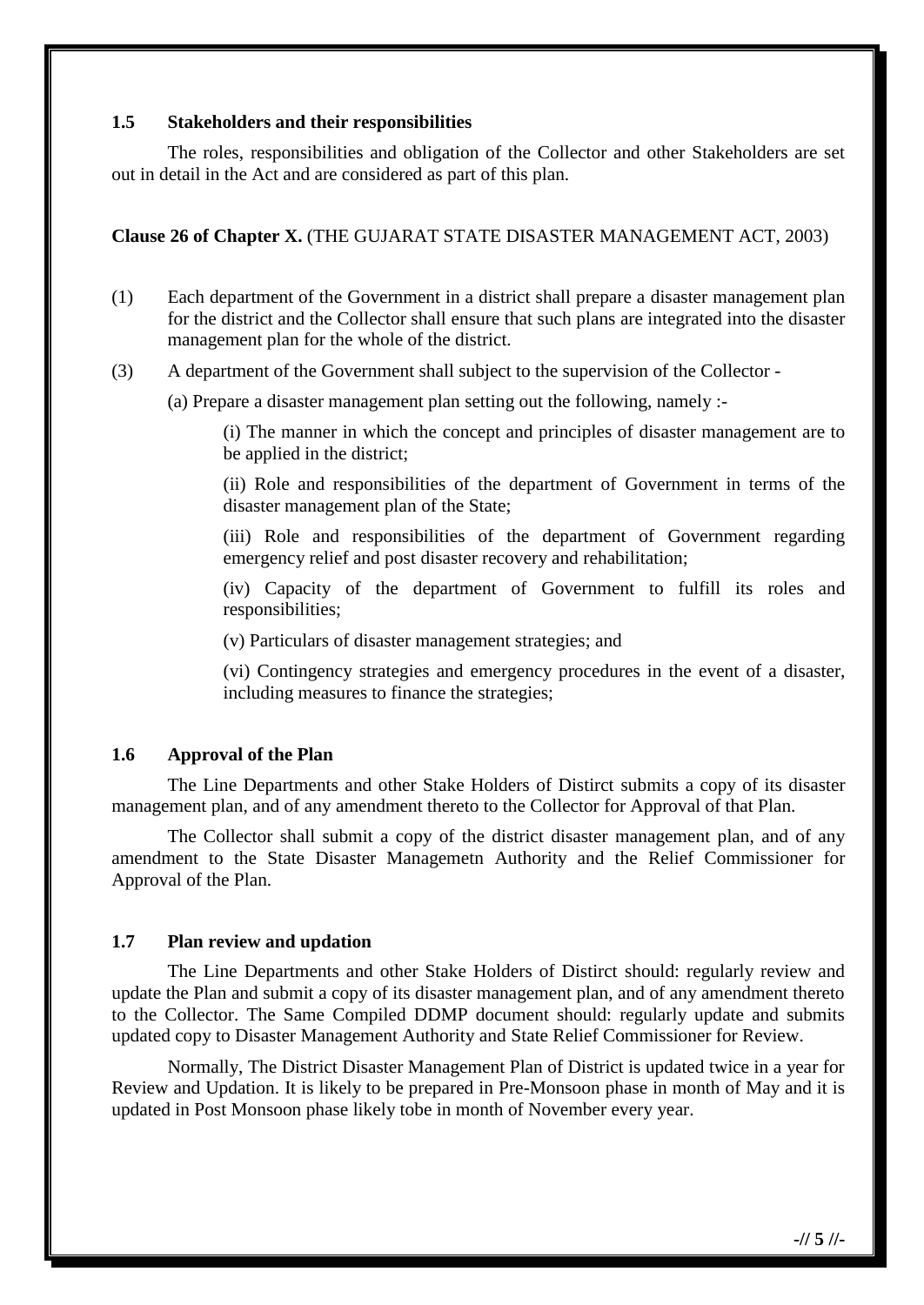

#### **INCIDENT RESPONSE SYSTEM:**

The Incident Response System (IRS) is a system of management by objectives through Incident Action Plan (IAP). It takes care of any expanding incident through an organisational structure of Command Staff, Sections, Branches, Divisions, Groups, Units, resources and span of control, called Incident Response Team (IRT)

#### **2.1 Incident Response System in the State**

In any disaster response, the initial efforts would always be taken by the District Administration. However, when Districts are overwhelmed in any situation, the support necessarily has to come from the State level. There is a formal Incident Response System in the State. The GSDM Act 2003 empowers Commissioner of Relief to be the Incident Commander in the State and District Collector in the respective districts.

#### **2.2 Incident Response System in the District.**

The District Magistrate is the chairman of the DDMA as per the Act. The roles and responsibilities of the members of the DDMA have decided in advance in consultation with the concerned members. The roles of other line departments also have clearly discribed in DDMP and circulated the copy of same to all.

The IRS however depend on the nature of the disaster. In case of flood and earthquakes reaching the affected area, rescuing the affected people and providing relief to them is the main task of the responders. People have to leave their home in a hurry and they are not able to take away their valuables. These abandoned houses become vulnerable. The relief materials while being transported also become prone to loot. In such cases, Police and the Armed Forces are the best suited to handle and lead the operations section. In case of fire at Corporation and Nagarpalika level, it has the Fire Officer who are appropriate officer to handle the situation. In case of health related disaster, it would be the District Chief Medical Officer and so on.

Some of the natural hazards have a well-established early warning system. District also has a functional 24 x 7 EOC / Control Room. On receipt of information regarding the impending disaster, the EOC informs the District Collector, who in turn will activate the required IRT and mobilise resources. The scale of their deployment will depend on the magnitude of the incident.

In case of Sub-Division, Taluka, the respective heads, i.e. TDO, Mamlatdar and BHO will function as the IC in their respective IRTs. During the pre-disaster period, the Collector has ensured capacity building of IRT members in their respective roles and responsibilities.

In case when central teams (NDRF, Armed Forces) are deployed, the DM will ensure resolution of all conflicts. For this purpose he may attach a representative of such agencies in the DEOC where all conflicts can easily be resolved at the highest level. The DM works in close coordination with DEOC and report to State Relief Commissioner and CEO-GSDMA.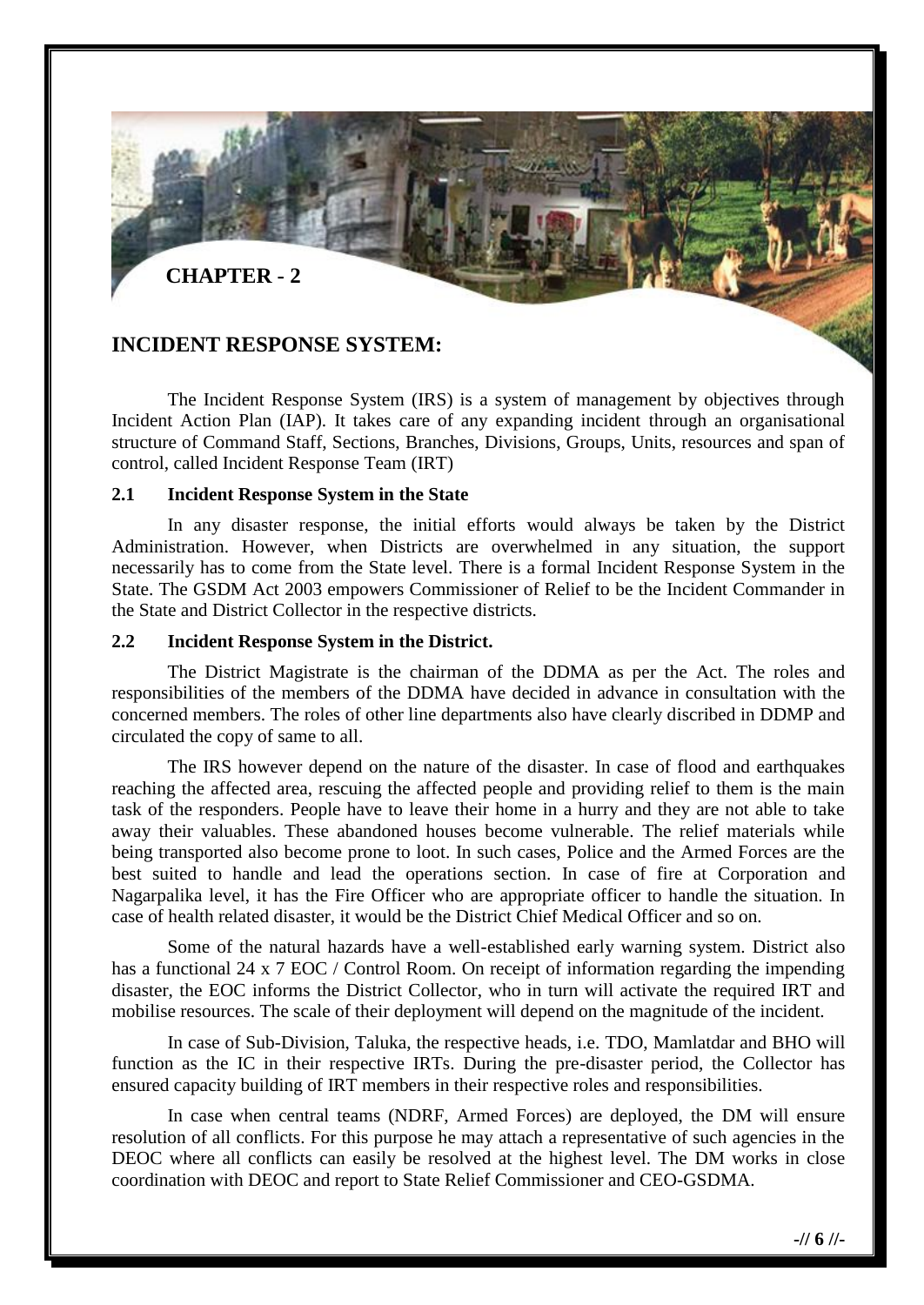#### **2.3 Activation of IRS in the District**

Before taking up response activities, the DM (RO/IC as per IRS) will hold a briefing meeting and take stock of the situation, availability and mobilization of resources for listing out the various tasks and to provide proper briefing to the responders. The IAP will be drawn and put into action based on the situation assessment. The DM/RO will nominate Operations Section Chief (OSC) based on "incident type" and rest will follow as per IRS/IRT and other procedural guidelines.

On activation of IRS, all line departments/organizations/individuals shall follow the directions of the Incident Commander as condition demands. He can divert all mechanisms and resources in the district to fight against a scenario leading to disaster/calamity in the district. All Section Chiefs (Operations, Planning and Logistics) are vested with commanding authority and logistic assistance to deliver the concerned responsibility.

There is a formal Incident Response System in the State. The GSDMA Act 2003 empowers Commissioner of Relief to be the Incident Commander in the State and District Collector in the respective districts.

The NDMA guidelines provide for emergency organizations where different departments, agencies and even private resources (e.g. industries) temporarily align their priorities with the emergency response objective under a unified command. This system is called Incident Response System (IRS) and discussed in detail in the text. It is important to recognize that organization under the IRS and the existing structures of the LCG and DCG are not in conflict although there can be differences in terminologies for some positions in the emergency organization. The IRS gives an emergency organization structure called Incident Response Teams (IRTs) that are predesignated as per the identified emergency sce narios. While there is a general structure, IRTs are not prescriptive about who must fulfill what position or role instead the decision rests with the local or district level authorities. Therefore the organizations and people that are given specific roles as per existing LCG and DCG structure can be given similar roles or positions in the IRT structure and a coordination between IRTs as per IRS and those as per existing LCG/DCG structures is achieved. The IRS provides additional advantages of being scalable by including additional and higher levels of response in the same unified command structure being flexible by transferring command and other sections of IRS to qualified people as scale and nature of emergency changes, and with a unified command so that there is one authorized, and accountable (technically qualified) incident commander and the command can be transferred up as the scale of emergency increa ses. The IRS also requires documentation of decisions, actions, and learning so that not only continuous improvement can be achieved but also accountability is fixed.

A traditional command structure exists in the administrative hierarchy which manages disasters in India. It has been planned to strengthen and professionalise the same by drawing upon the principles of the ICS with suitable modifications. The ICS is essentially a management system to organise various emergency functions in a standardised manner while responding to any disaster. It will provide for specialist incident management teams with an incident commander and officers trained in different aspects of incident management, such as logistics, operations, planning, safety, media management, etc. It also aims to put in place such teams in each district by imparting training in different facets of incident management to district level functionaries. The emphasis will be on the use of technologies and contemporary systems of planning and execution with connectivity to the joint operations room at all levels.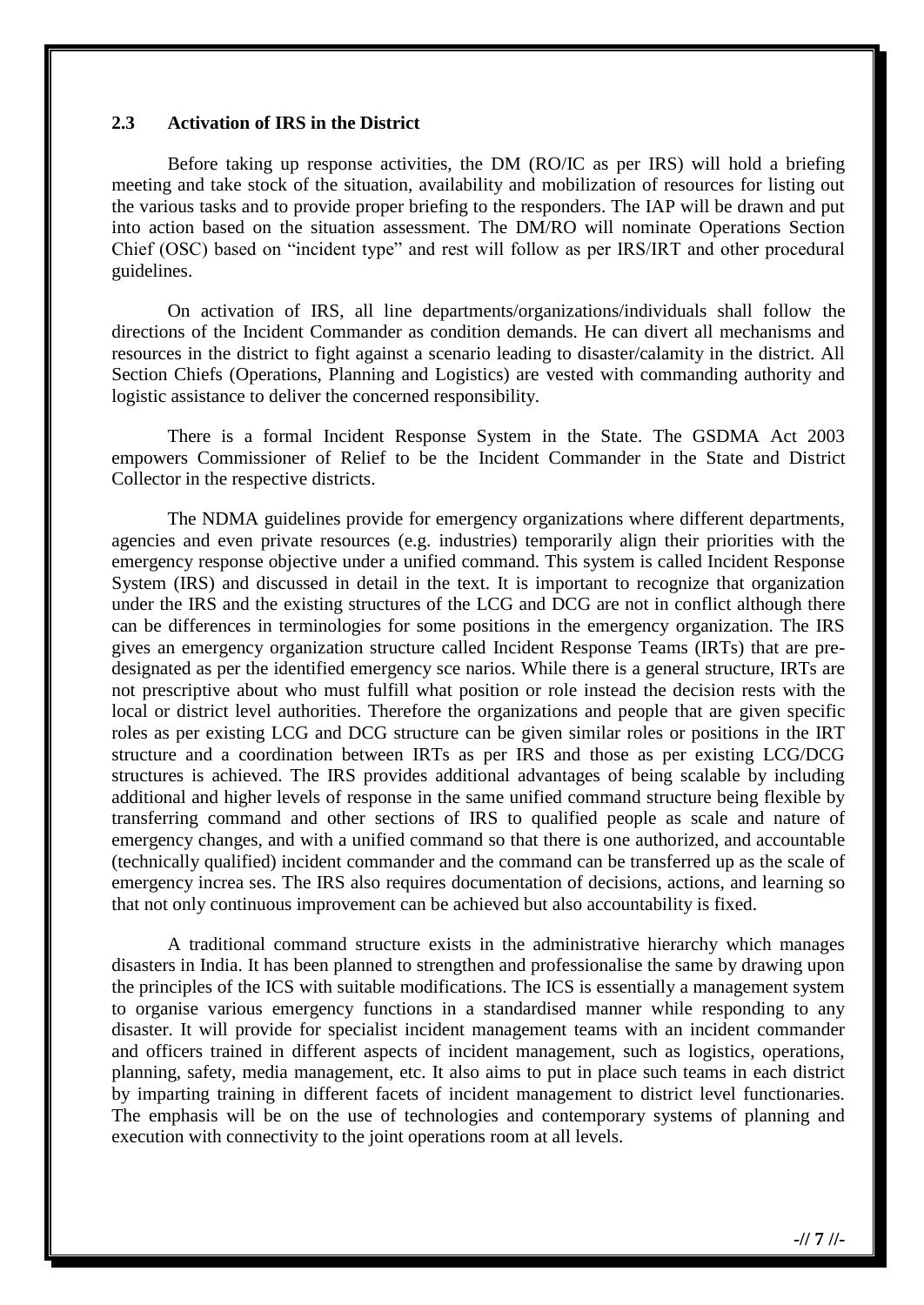#### **2.4 IRS Organizational Structure: IRT Framework**

As per NDMA's IRS guidelines, IRT at District, Sub-Division, Tehsil and Block level should be constituted under the written directives of District Magistrate (DM). These teams will include experienced officers / employees at all levels and respond to all natural and man-made disasters. The lowest administrative unit (Sub-Division, Tehsil or Block) will be the first responder as the case may be. IRT at all levels will have same structure, i.e. IC supported with Operations, Planning and Logistics Sections. The IRTs are to be pre- designated at all levels.



#### **2.5 IRT Framework - District Level**

In general, the selection of Section Chiefs is made according to the suitability and capability of the officer.

The selection of the Operations Section Chief, however, depends on the nature of the disaster. In case of flood and earthquakes reaching the affected area, rescuing the affected people and providing relief to them is the main task of the responders. People have to leave their home in a hurry and they are not able to take away their valuables. These abandoned houses become vulnerable. The relief materials while being transported also become prone to loot. In such cases, Police and the Armed Forces are the best suited to handle and lead the operations. In case of fire, it will be the District Fire Officer who will be appropriate officer to handle the situation. In case of health related disaster, it would be the District Chief Medical Officer and so on.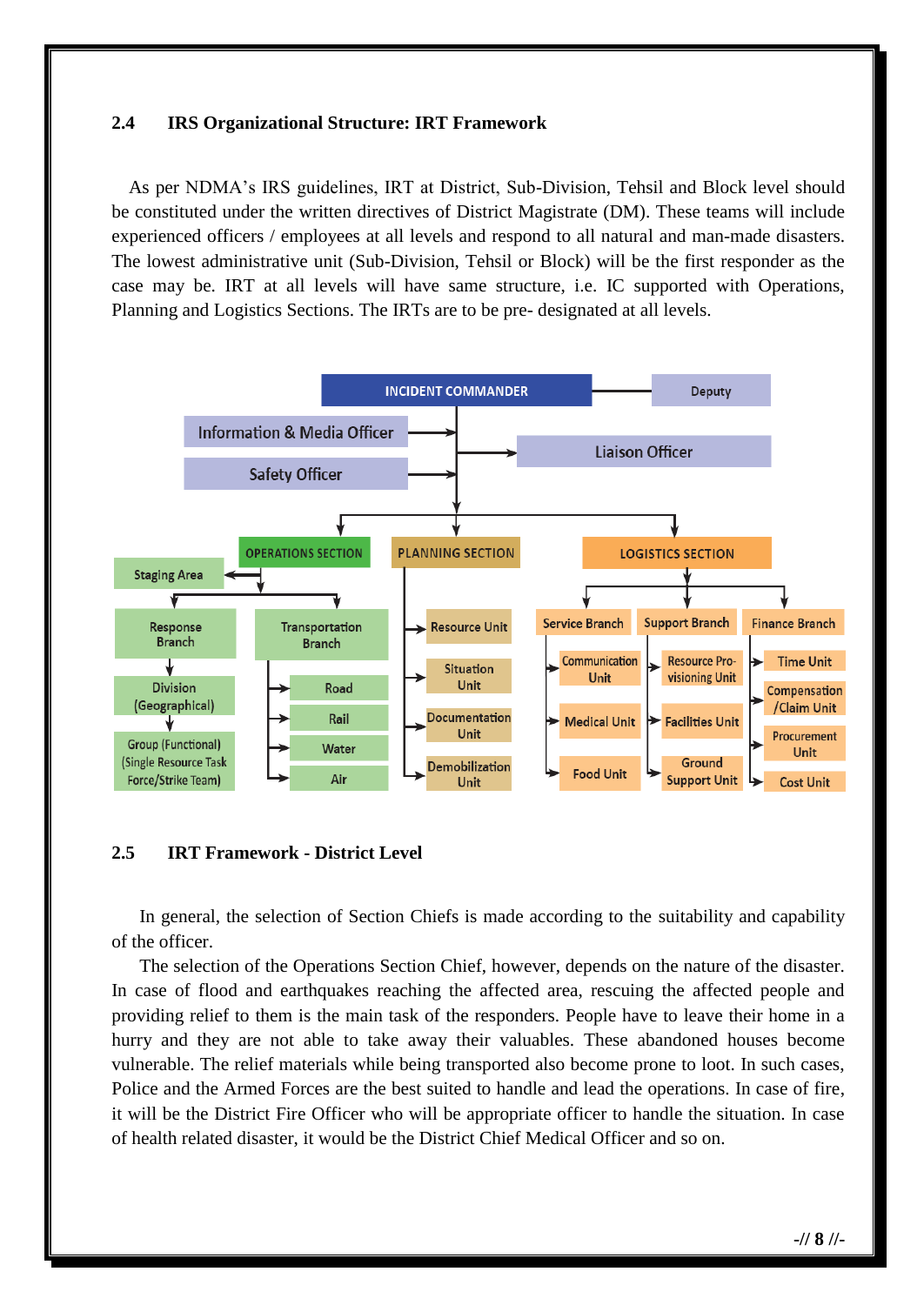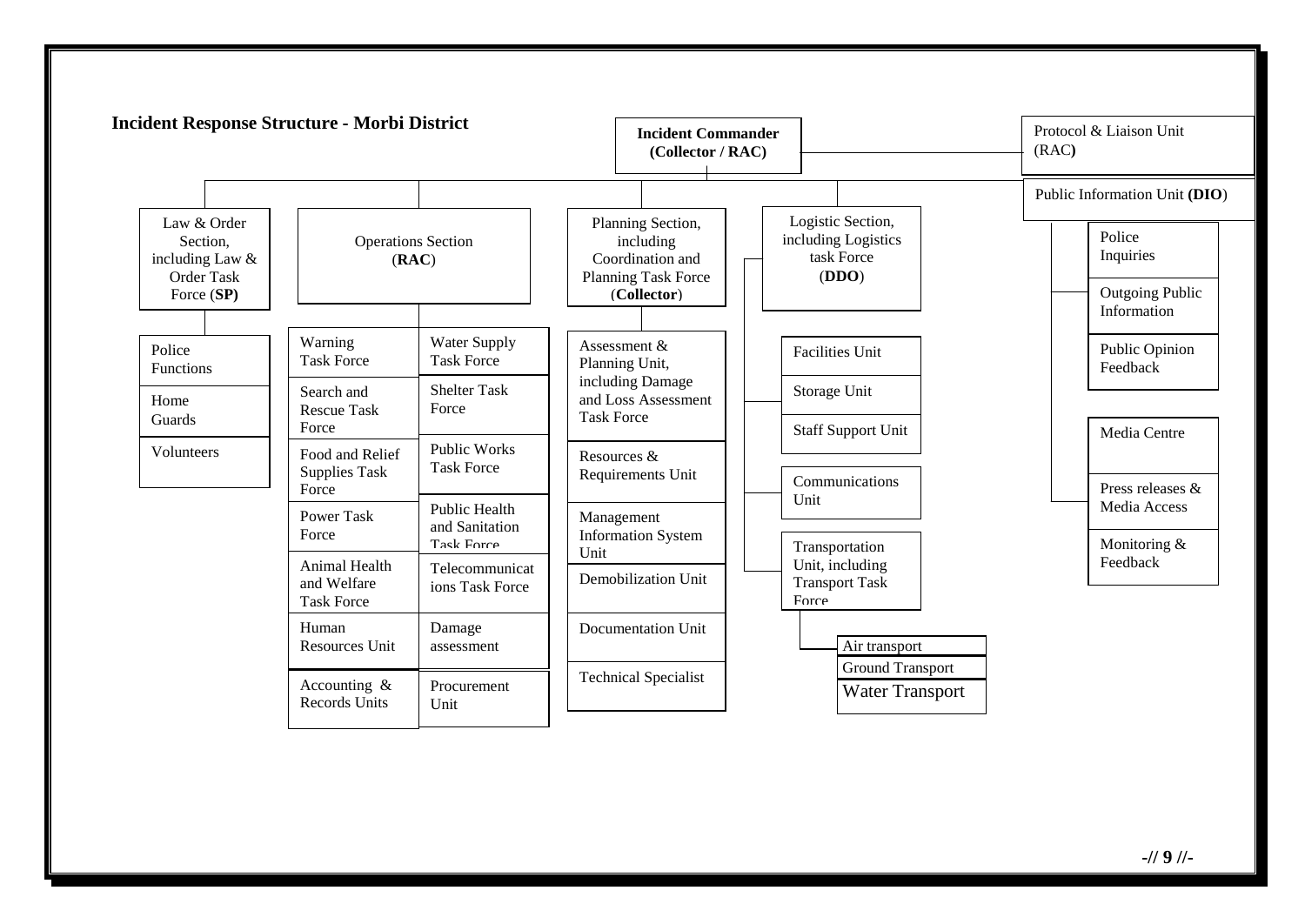#### **2.6 Incident Response Group (Task Force).**

The District administration of Morbi has identified 16 expected task forces for key response operation functions that are described below. Additional taskforces can be added under the operations section as needed by the circumstances of a disaster. Each Taskforce is led by one organization and supported by other organizations.

| <b>Incident</b><br><b>Response</b><br><b>Taskforce</b> | <b>Incident Response Functions &amp; Co-ordination with Control Rooms</b>                                                                                                                                                               |  |
|--------------------------------------------------------|-----------------------------------------------------------------------------------------------------------------------------------------------------------------------------------------------------------------------------------------|--|
| 1. Coordination<br>and Planning                        | Coordinate early warning, Response & Recovery Operations                                                                                                                                                                                |  |
| 2. Administration<br>and Protocol                      | Support Disaster Operations by efficiently completing the paper work<br>and other Administrative tasks needed to ensure effective and timely<br>relief assistance                                                                       |  |
| 3. Warning                                             | Collection and dissemination of warnings of potential disasters                                                                                                                                                                         |  |
| 4. Law and Order                                       | Assure the execution of all laws and maintenance of order in the area<br>affected by the incident.                                                                                                                                      |  |
| 5. Search and Rescue                                   | Provide human and material resources needed to support local<br>evacuation, search and rescue efforts.                                                                                                                                  |  |
| 6. Public Works                                        | Provide the personnel and resources needed to support local efforts to<br>re-establish normally operating infrastructure.                                                                                                               |  |
| 7. Water                                               | Assure the provision of sufficient potable water for human and animal<br>consumption (priority), and water for industrial and agricultural uses as<br>appropriate.                                                                      |  |
| 8. Food and<br><b>Relief Supplies</b>                  | Assure the provision of basic food and other relief needs in the affected<br>communities.                                                                                                                                               |  |
| 9. Power                                               | Provide the resources to re-establish normal power supplies and systems<br>in affected communities.                                                                                                                                     |  |
| 10. Public Health and<br>Sanitation                    | Provide personnel and resources to address pressing public health<br>problems and re-establish normal health care systems.                                                                                                              |  |
| 11. Animal Health<br>and Welfare                       | Provision of health and other care to animals affected by a disaster.                                                                                                                                                                   |  |
| 12. Shelter                                            | Provide materials and supplies to ensure temporary shelter for disaster-<br>affected populations                                                                                                                                        |  |
| 13. Logistics                                          | Provide Air, water and Land transport for evacuation and for the storage<br>and delivery of relief supplies in coordination with other task forces and<br>competent authorities.                                                        |  |
| 14. Survey<br>(Damage Assessment)                      | Collect and analyse data on the impact of disaster, develop estimates of<br>resource needs and relief plans, and compile reports on the disaster as<br>required for District and State authorities and other parties as<br>appropriate. |  |
| 15.<br>Telecommunications                              | Coordinate and assure operation of all communication systems (e.g.;<br>Radio, TV, Telephones, Wireless) required to support early warning or<br>post disaster operations.                                                               |  |
| 16. Media<br>(Public Information)                      | Provide liaison with and assistance to print and electronic media on<br>early warning and post-disaster reporting concerning the disaster.                                                                                              |  |

The specific response roles and responsibilities of the taskforces indicated above is that these roles and responsibilities will be executed and coordinated through the ICS/GS system. For example, in flood, search & rescue would come under the Operations section, Transport would come under the Logistics Section and Public Information under the Public Information Unit.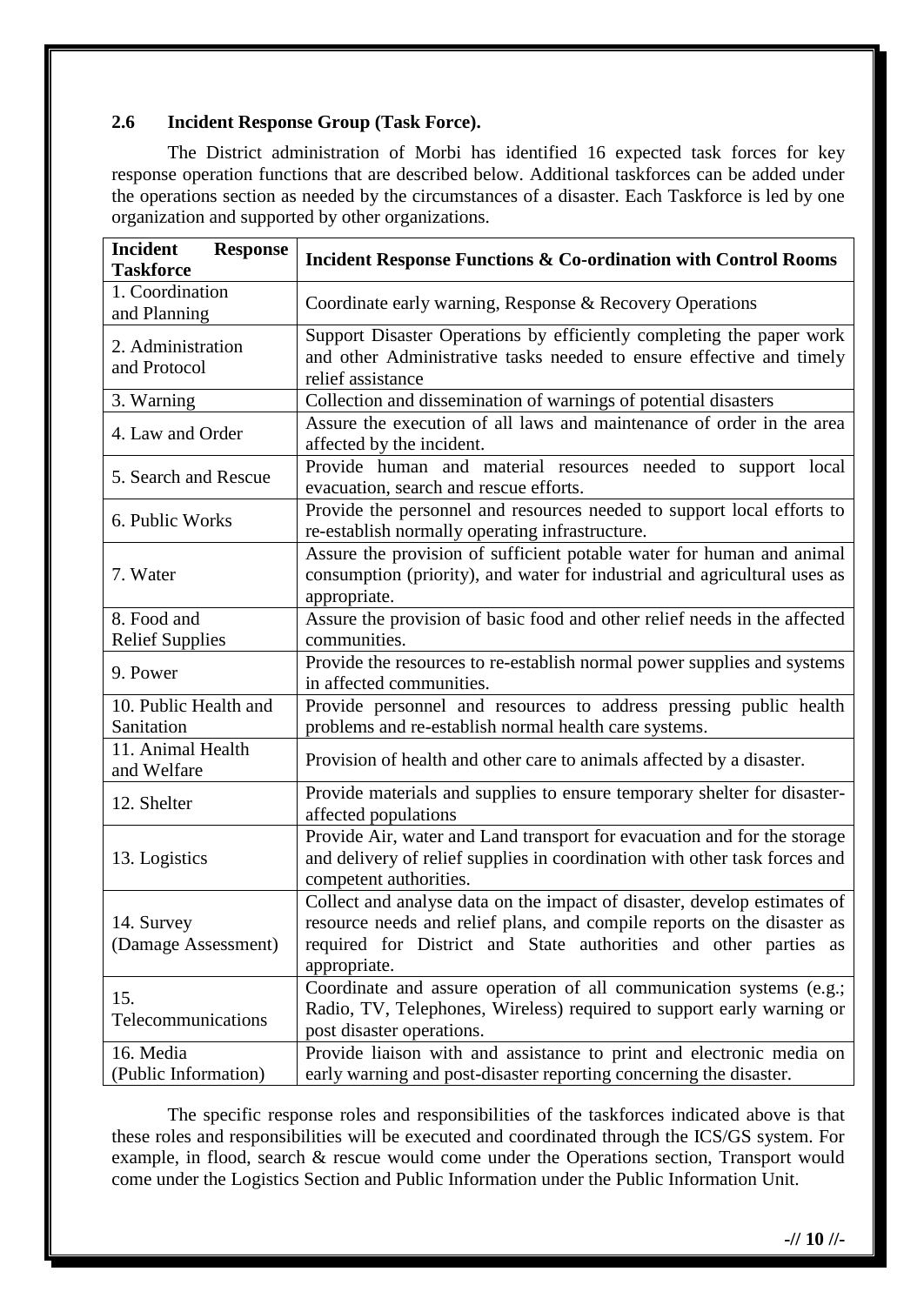## **District Incident Response Group & COMPOSITION with TASKFORCES:**

| No.            | <b>Incident Response</b>          | <b>Taskforce</b>                                         | <b>Supporting members/</b>                                                                                                           | Section /                 |
|----------------|-----------------------------------|----------------------------------------------------------|--------------------------------------------------------------------------------------------------------------------------------------|---------------------------|
|                | <b>Task Force</b><br>Planning and | <b>Leader</b>                                            | <b>Organizations</b><br>DDO, SP, Chief Officer,                                                                                      | Unit                      |
| 1.             | Coordination                      | Collector                                                | <b>RAC</b> and Mamlatdar                                                                                                             | Planning                  |
| 2.             | Administration<br>& Protocol      | Collector                                                | DDO, SP, Chief Officer,<br><b>RAC</b> and Mamlatdar                                                                                  | Finance<br>$\&$<br>Admin. |
| 3              | Damage Survey/<br>Assessment      | Collector                                                | DIC, Dy. DDO, Ex. Engr., R&B,<br>DAO, Fisheries                                                                                      | Planning                  |
| $\overline{4}$ | Warning                           | <b>RAC</b>                                               | Disaster Mamlatdar, Control Room,<br>District Information Officer (DIO)                                                              | Operation                 |
| 5              | Communications                    | <b>RAC</b>                                               | Dy. Mamlatdars, Mobile Operators,<br>TV, Radio, Port Office, GMB,<br>Police, Forests                                                 | Logistics                 |
| 6              | Media                             | District<br>Information<br>Officer                       | Information<br>Department,<br>Print,<br>Media, TV, Journalists, NGOs                                                                 | Public<br>Information     |
| $\tau$         | Logistics                         | <b>DDO</b>                                               | RTO, DSO, FPS, Private & Public<br>Municipal water<br>sector,<br>supply<br>board, Mamlatdar, Dist.<br>Supply<br>Mamlatdar            | Logistics                 |
| 8              | Law & Order                       | <b>SP</b>                                                | Home<br>Guards<br>SP,<br>Dy.<br>Commandant, NGOs, Para-military<br>and Armed Forces                                                  | Law<br>$\&$<br>Order      |
| 9              | Search<br>& Rescue                | Dy. Collector<br>Civil Defence                           | Mamlatdar, TDO, Police, Executive<br>Engr., Fire Brigade, RTO, State<br>Transport, Health Deptt.                                     | Operation                 |
| 10             | <b>Public Works</b>               | Ex. Engr.<br>R&B (State)                                 | Irrigation, Ex. Engr., Panchayat,<br>NGO <sub>s</sub> ,<br>Water<br>Supply<br>Board,<br>Municipalities,<br>Home<br>Guards,<br>Police | Operation                 |
| 11             | Shelter                           | Dist. Primary<br>Edu. Officer                            | School Principal, Teachers, Health,<br>PHC,<br>State<br>Transport,<br>Water<br>Supply, RTO, Mamlatdar, TDO.                          | Operation                 |
| 12             | <b>Water Supply</b>               | Ex. Eng.<br>GWSDB &<br>Water Works                       | Dy. Ex. Engr., Talati, Mamlatdar,<br>TDO, Health, Dy. Engineer                                                                       | Operation                 |
| 13             | Food & Relief<br>Supplies         | Dist.<br>Supply<br>Officer                               | FPS, PDS, Mamlatdar, NGO, RTO,<br>Transport,<br><b>State</b><br>Municipality,<br>DRDA, Police, Home guard                            | Logistics                 |
| 14             | Power                             | Supt.<br>Engr.<br><b>GEB</b>                             | Ex. Engr., Dy. Engr. Technical,<br>GEB, Transport                                                                                    | Operation                 |
| 15             | Public Health &<br>Sanitation     | <b>Chief District</b><br><b>Health Officer</b><br>(CDHO) | Supt. Govt. Hospital, Municipality,<br>PHCs, CHCS, Red Cross, Fire<br>Brigade, Civil Defence, R&B,<br>NGOs, Doctors, TDO, Mamlatdar  | Operation                 |
| 16             | Animal Health<br>& Welfare        | Dy. Director<br>Animal<br>Husbandry                      | Veterinary Inspector, NGOs                                                                                                           | Operations                |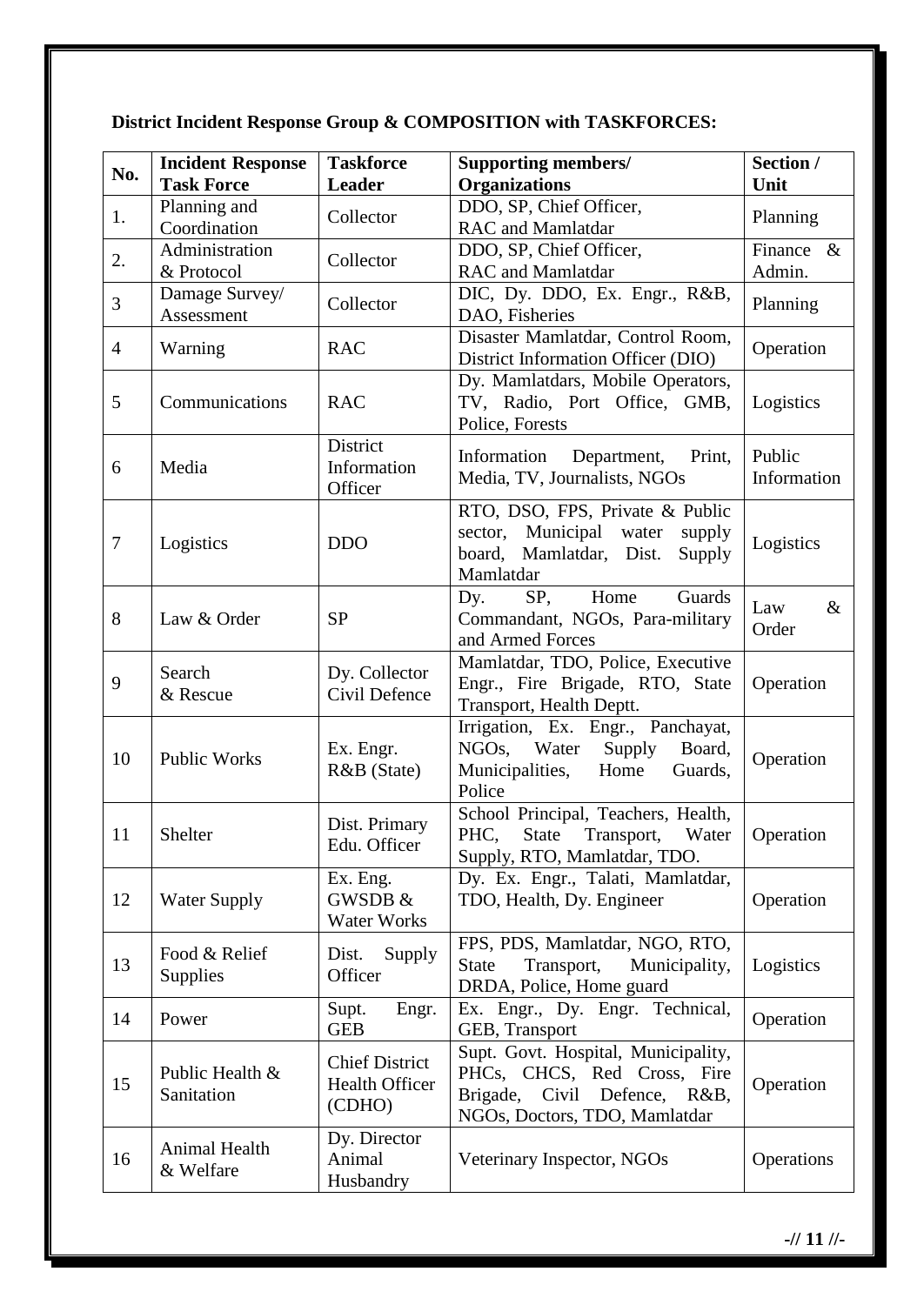#### **2.7 Major Responsibilities and Duties**

#### **INCIDENT COMMAND**

The Incident Command's responsibility is the overall management of the incident. It is comprised of following positions:

#### **Incident Commander**

The Incident Commander has a wide variety of responsibilities.

- Assess the situation and/or obtain a briefing from the prior Incident Commander.
- Determine incident objectives and strategy.
- Establish the immediate priorities.
- Establish an Incident Command Post.
- Establish an appropriate organization.
- Ensure planning meetings are scheduled as required.
- Approve and authorize the implementation of an Incident Action Plan.
- Ensure that adequate safety measures are in place.
- Coordinate activity for all Command and General Staff.
- Coordinate with key people and officials.
- Approve requests for additional resources or for the release of resources.
- Keep agency administrator informed of incident status.
- Approve the use of students, volunteers, and auxiliary personnel.
- Authorize release of information to the news media.
- Order the demobilization of the incident when appropriate.

#### **Information and Media Officer**

The Information and Media Officer is responsible for developing and releasing information about the incident to the news media, to incident personnel, and to other appropriate agencies and organizations. Reasons for the Incident Commander to designate an Information and Media Officer:

- An obvious high visibility or sensitive incident.
- Reduces the risk of multiple sources releasing information.
- Need to alert, warn or instruct the public.
- Media demands for information may obstruct IC effectiveness.
- Media capabilities to acquire their own information are increasing.

#### **Liaison Officer**

The Liaison Officer is the point of contact to assist the first responders, cooperating agencies and line departments. It may be designated depending on the number of agencies involved and the spread of affected area. Reasons to establish the Liaison Officer position at an incident:

• When several agencies send, or plan to send, Agency Representatives to an incident in support of their resources.

• When the IC can no longer provide the time for individual coordination with each Agency Representative.

• When it appears that two or more jurisdictions may become involved in the incident and the incident will require on-site liaison.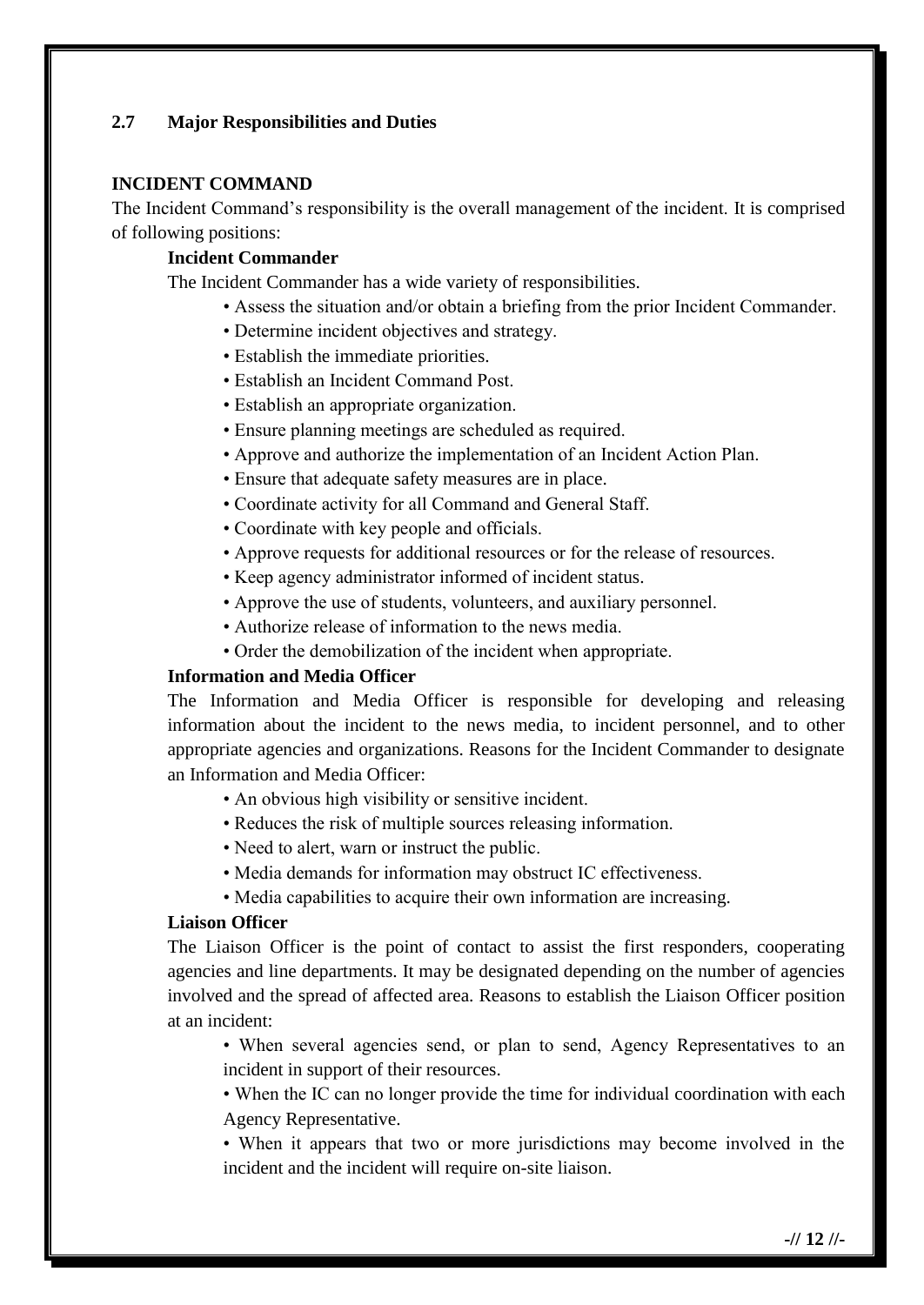#### **Safety Officer**

The Safety Officer's function is to develop and recommend measures for ensuring safety of responders and to assess or anticipate hazardous and unsafe situations and review it regularly. The Safety Officer will correct unsafe situations by working through the chain of command; however, the Safety Officer may exercise emergency authority to directly stop unsafe acts if personnel are in imminent life-threatening danger.

#### **GENERAL STAFF**

Each one has a vital role for efficient response; however, depending upon the nature and requirements of the incident, they may be or not be activated. Each of these functional areas can also be expanded as needed into additional organizational units with further delegation of authority.

#### **Operations Section**

The Operations Section deals with all types of field level tactical operations directly applicable to the management of an incident. This section is headed by an Operation Section Chief (OSC). In addition, a deputy may be appointed to assist the OSC for discharging his functions depending on the magnitude of the work load. Operations Section is further sub-divided into Branches, Divisions and Groups which assist the OSC/IC in the execution of the field operations.

#### **Planning Section**

The Planning Section deals with all matters relating to the planning of the incident response. Headed by the Planning Section Chief, this section helps the Incident Commander in determining the objectives and strategies for the response. It works out the requirements for resources, maintains up-to-date information about the ongoing response and prepares IAP. For the closing phase of the operations, the Planning Section also prepares the Incident Demobilization Plan.

#### **Logistics Section**

The Logistics Section deals with matters relating to procurement of resources and establishment of facilities for the incident response. This section is headed by the Logistics Section Chief and is an important component of the IRS organization for providing back end services and other important logistic support like communications, food, medical supplies, shelter and other facilities to the affected communities and responders as well. There is a Finance Branch attached to this Section in order to ensure that the procurements, if any, may be done quickly and in accordance with the financial rules.

#### **2.8 Triggering Mechanism for Deployment of IRS**

Some of the natural hazards have a well established early warning system. On receipt of information regarding the impending disaster, the Emergency Operations Center (EOC) will inform the Responsible Officer (RO), who in turn will activate the required IRT and mobilize resources. At times the information about an incident may be received only on its occurrence without any warning – in such cases the local IRT will respond and inform the higher authority and if required seek reinforcement and guidance.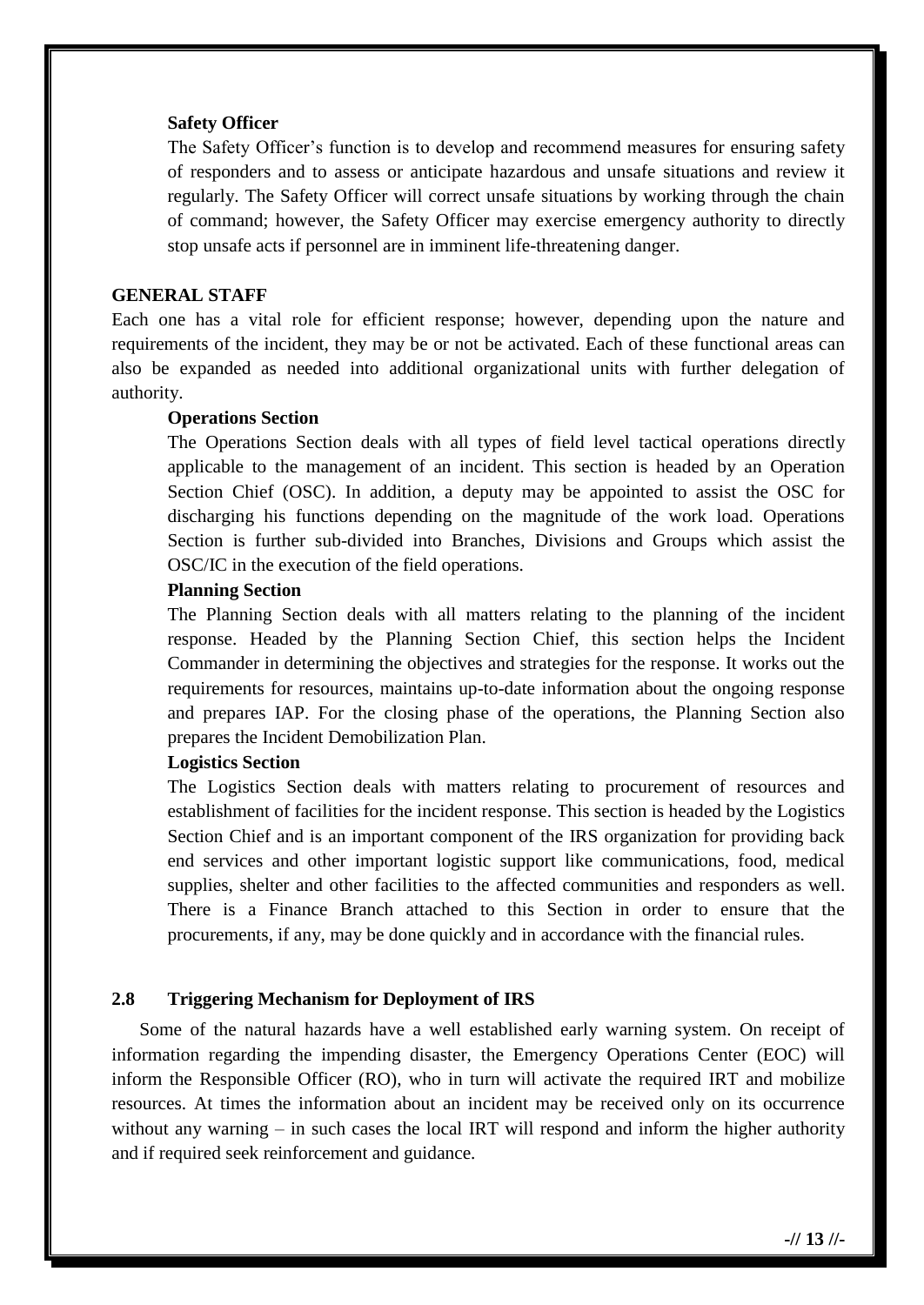#### **2.9 Incident Action Plan**

It is important that activities indicated in the IAP are connected with the functional responsibility defined in IRT and also according to other descriptions as per DDMP. For instance, proper links shall be established between IRT and Emergency Support Functions (ESF) for IAP effectiveness.

Three basic elements of IAP are: Task /Function /Activity, Department/Officer Responsible, and Time. Besides that, common forms used for performing IRS and IAP as given in IRS.

| <b>Position of IRT</b>                          | <b>District</b>                                                                       | <b>Taluka</b>                                                                    |  |
|-------------------------------------------------|---------------------------------------------------------------------------------------|----------------------------------------------------------------------------------|--|
| <b>INCIDENT</b><br><b>COMMANDER</b>             | <b>ADM</b>                                                                            | Mamlatdar                                                                        |  |
| Deputy IC                                       | <b>ADM</b>                                                                            | <b>RAK</b>                                                                       |  |
| Information &Media Officer                      | Info. Officer                                                                         | Asst. Officer from - Info dept.                                                  |  |
| <b>Liasion Officer</b>                          | Dy. Collector                                                                         | <b>SDM</b>                                                                       |  |
| <b>Safety Officer</b>                           | Disaster specific<br>(fire-fire officer, flood-health,<br>earthquake -civil engineer) | Disaster specific<br>Fire- fire officer, Health-BHO,<br>Earthquake-Dy.Engineer,  |  |
| <b>OPERATIONS SECTION</b>                       | Dy. Director Industrict safety                                                        | Specialist-Fire officer-Factory                                                  |  |
| <b>CHIEF</b>                                    | and health                                                                            | Inspector<br>Ready to response-<br>primary/high school principal/<br><b>TPEO</b> |  |
| Staging area manger                             | Head Master primary/<br>secondary,<br><b>DEO</b> / <b>DPEO</b>                        |                                                                                  |  |
| <b>Response Branch Director</b>                 | Dy. Collector                                                                         | Deputy collector /DPEO                                                           |  |
| <b>Transportation Branch</b><br><b>Director</b> | Any one Dy. Collector / RTO                                                           | Dy collector (Any one)                                                           |  |
| <b>Road Group</b>                               | <b>RTO</b>                                                                            | Depot Manager ST                                                                 |  |
| <b>Rail Group</b>                               | <b>Devitional Manager</b>                                                             | <b>Station Master</b>                                                            |  |
| <b>Air Operations Group</b>                     | <b>Airport Manager</b>                                                                | <b>Traffic Manager</b>                                                           |  |
| <b>PLANNING SECTION</b><br><b>CHIEF</b>         | <b>RAC</b>                                                                            | <b>SDM</b>                                                                       |  |
| <b>Resource Unit</b>                            | District Project Officer-<br><b>GSDMA</b>                                             | Taluka Mamaltdar                                                                 |  |
| <b>Situation Unit</b>                           | PRIS/NHRM EMPLOYEE/<br><b>VDMP</b> Members                                            | Members of VDMC                                                                  |  |
| <b>Documentation Unit</b>                       | District Project Officer-<br><b>GSDMA</b>                                             | Dy.Mamlatdar-                                                                    |  |
| <b>Demobilisation Unit</b>                      | DPO-GSDMA (Along with<br>DEOC Staff)                                                  | Dy.Mam and TDO staff/CO                                                          |  |
| <b>Technical Specialist</b>                     | DIO-NIC                                                                               | <b>Techinical Unit GSWAN.</b>                                                    |  |
| <b>LOGISTIC/FINANCE</b><br><b>SECTION CHIEF</b> | Dy. DDO                                                                               | <b>TDO</b>                                                                       |  |
| <b>Service Branch Director</b>                  | Liaison Officer                                                                       | <b>Assistant Liaison Officer</b>                                                 |  |
| <b>Communication Unit</b>                       | Ex. Eng. GEB/R&B, General<br>Manager BSNL                                             | Dy. Engineer, R&B& GEB;<br>SDOP;                                                 |  |
| Medical Unit                                    | <b>CDHO</b>                                                                           | <b>BHO</b>                                                                       |  |
| Food Unit                                       | <b>DSO</b>                                                                            | Dy Mamlatdar, Supply Office                                                      |  |

#### **Position of IRT at District and Taluka level:**